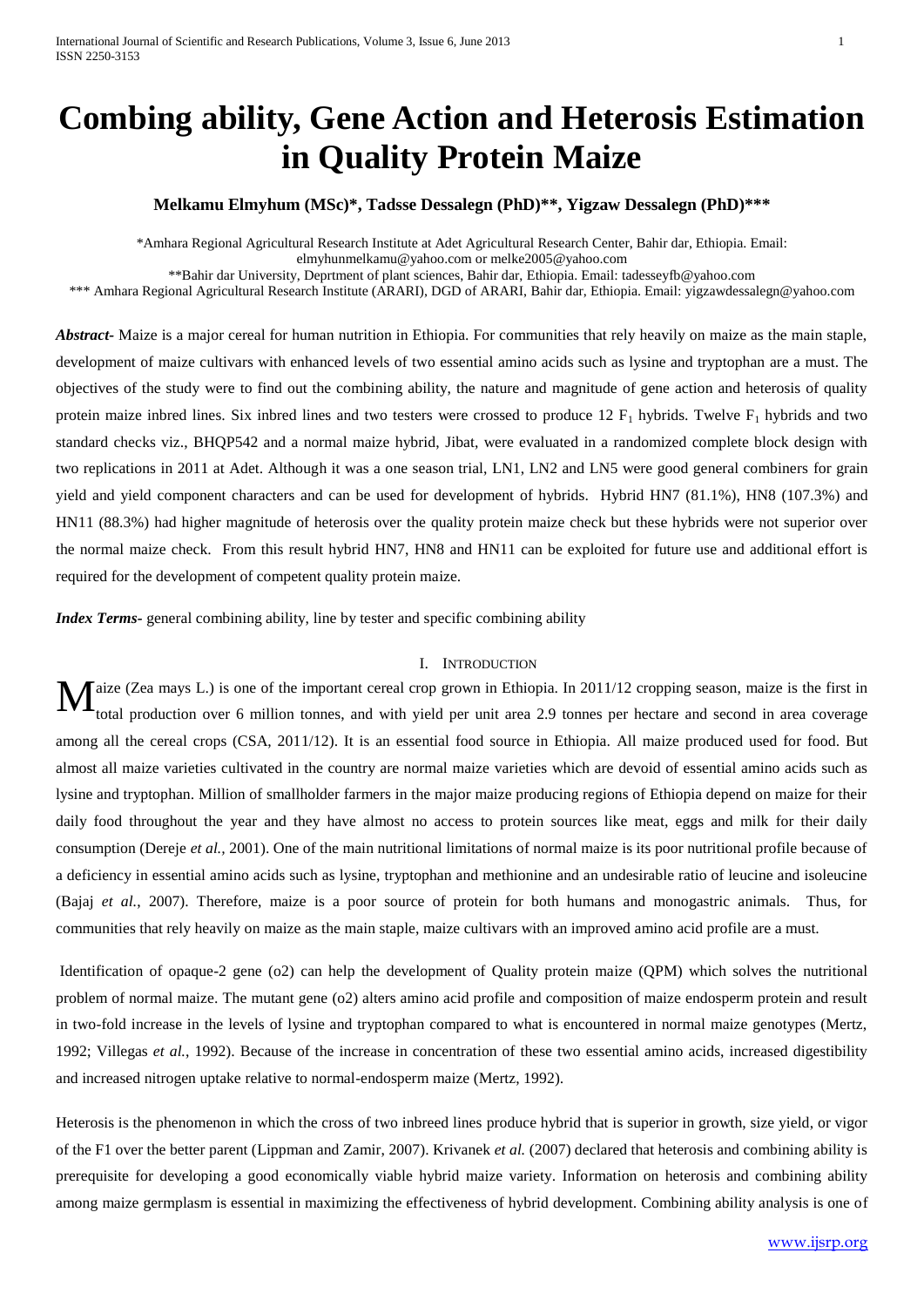International Journal of Scientific and Research Publications, Volume 3, Issue 6, June 2013 2 ISSN 2250-3153

the powerful tools in identifying the best combiners that may be used in crosses either to exploit heterosis or to accumulate productive genes. The objective of this study was to find out the combining ability, the nature and magnitude of gene action and heterosis of quality protein maize inbred lines.

## II. MATERIALS AND METHODS

The experiment was conducted at Adet Agricultural Research Center in 2011 cropping season. The experimental area at Adet is located within 11°17 'N latitude and 37°43' longitude E at an altitude of 2240 masl. The soil type of the centre is Nitosol with pH 5.43. The long term total annual rainfall is 1091 mm, with an average minimum and maximum temperature of  $18.2^\circ$ <sub>C</sub> and  $25.3^\circ$ <sub>C</sub>, respectively. A total of 14 maize germplasms were used in this study. These germplasms were obtained from the Ambo National Maize Research centre. The lines were developed through selfing from a QPM synthetic variety originally developed from highland inbred lines converted to QPM by crossing to QPM donor lines developed CIMMYT by diallel mating system. The lines were S4 generation stage and test crossed with QPM tester lines, CML144 and CML159. The resultant twelve crosses (AMB06BSYN8Q6-2-4-1-2/CML144, AMB06BSYN8Q11-6-7-1-2/CML144, AMB06BSYN8Q15-4-3-1-1/CML144, AMB06BSYN8Q15-10-3-1-2/CML144, AMB06BSYN8Q18-7-3-1-2/CML144, AMB06BSYN8Q19-12-1-2-2/CML144, AMB06BSYN8Q6-2-4-1-2/CML159, AMB06BSYN8Q11-6-7-1-2/CML159, AMB06BSYN8Q15-4-3-1-1/CML159, AMB06BSYN8Q15-10-3-1-2/CML159, AMB06BSYN8Q18-7-3-1-2/CML159, AMB06BSYN8Q19-12-1-2-2/CML159) were evaluated with two standard checks viz., BHQP542 and a normal maize hybrid, Jibat (AMH851) in a randomized complete block design with two replications in 2011 at Adet. Each plot had one row each 5.1 m long. The standard of agronomic practices was adopted in order to ensure good crop stand. The recommended fertilizers rate 100kg/ha DAP and 75kg/ha UREA were applied. All of  $P_2O_5$  and half of Nitrogen were applied at the time of planting. The remaining half of Nitrogen was applied 45 days after planting. Observations were recorded on days to 50 per cent tasseling, days to 50 percent of silking, date of maturity, plant height, ear height, number of ears per plant, ear length, ear diameter, number of kernel rows per cob, number of kernels per row, 100 grain weight, grain yield per plant, grain yield per hectare, moisture content (%), protein (%), carbohydrate (%) and oil content (%).Observations for days to 50% tasselling and silking and grain yield were recorded on whole plot basis whereas for remaining characters data were taken on ten randomly selected competitive plants/ears from a plot and average values for each character were taken as the mean of the treatment. And the treatment mean was used for statistical analysis. Protein (%), carbohydrate (%) and oil content (%) were determined at Amara Regional Agricultural Research institute (ARARI).

#### III. RESULTS

The analysis of variance revealed that mean squares for entries were significant for all traits except ear length, ear diameter, number of kernels per row and yield per plant, signifying the presence of genetic variability among genotypes (Table 3.1). Analysis of variance for hybrids revealed that the mean sum of squares were highly significant for plant height, number of cobs per plot, 100-grain weight, protein content (%), starch content (%) and oil content (%), and significant for ear height, days to maturity, grain yield per ha and number of kernel rows per cob (Table 3.3) indicating that the tested hybrids varied from each other.

#### **1.1. Mean performance**

The mean value of plant height for hybrids varied from 150 cm for HN3 to 235 cm for HN11. Eleven hybrids showed significant plant height over check BHQP542 and all hybrids were shorter than check hybrid Jibat. Five hybrids were longer in ear height over the check BHQP542 and all hybrids produced shorter ear height than Jibat with range of 95cm to120cm. All hybrids were late in silking and tasseling as compared to check Jibat. But four and three hybrids were early in silking and tasseling with a range of 100 days to 107 days and 96.5 days to 105 days over check BHQP542, respectively.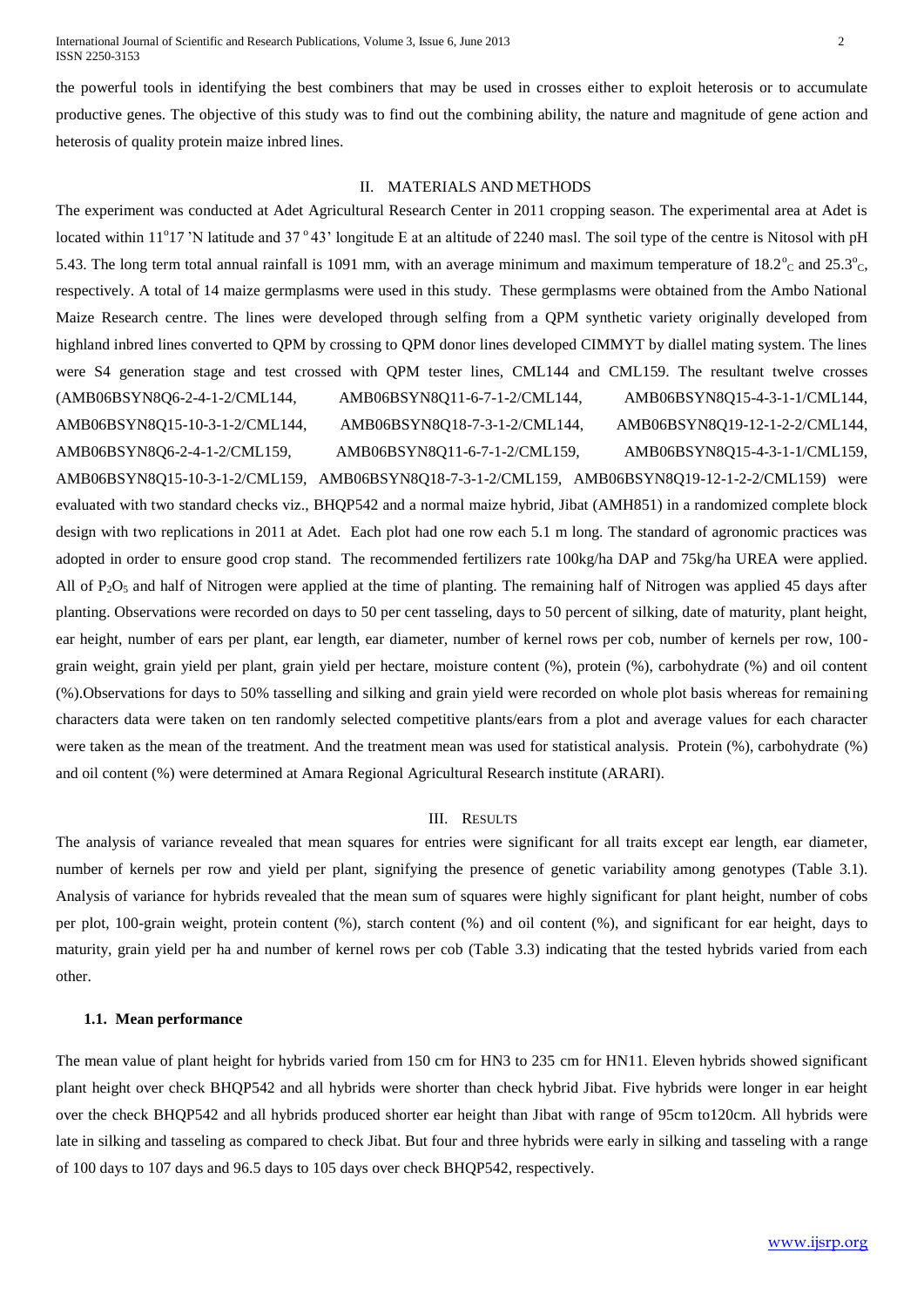The number of kernel rows per cob ranged from 12.7 (HN12) to 14.8 (HN1). All hybrids had higher number of kernel rows per cob than check BHQP542 whereas none of the hybrids exhibited higher number of kernel rows per cob than check Jibat. The number of cobs per plot varied from 8.5 (HN1 and HN9) to 19(HN8). Seven hybrids showed higher number of cobs per plot than check BHQP542 and one hybrid (HN8) disclosed more number of cobs per plot than both checks.

Hundred grain weight ranged from 18.8g (HN6) to 57.6g (HN10) and all hybrids were not superior to the two checks. Grain yield  $(Qha<sup>-1</sup>)$  varied 15.8(HN3) to 63.9 (HN8) and six hybrids had better grain yield  $(Qha<sup>-1</sup>)$  performance than BHQP542.

Six and four hybrids had higher protein content (%) over the check Jibat and BHQP542, respectively with range of 7.7% (HN9) to 10.3% (HN3). The range of starch content (%) was from 68.1(HN3) to 73.1(HN6). Two hybrids had higher starch content (%) over Jibat and one hybrid over the two checks. The oil content (%) of twelve hybrids varied from 3.35 to 5.25 and ten hybrids had higher oil content than only check Jibat.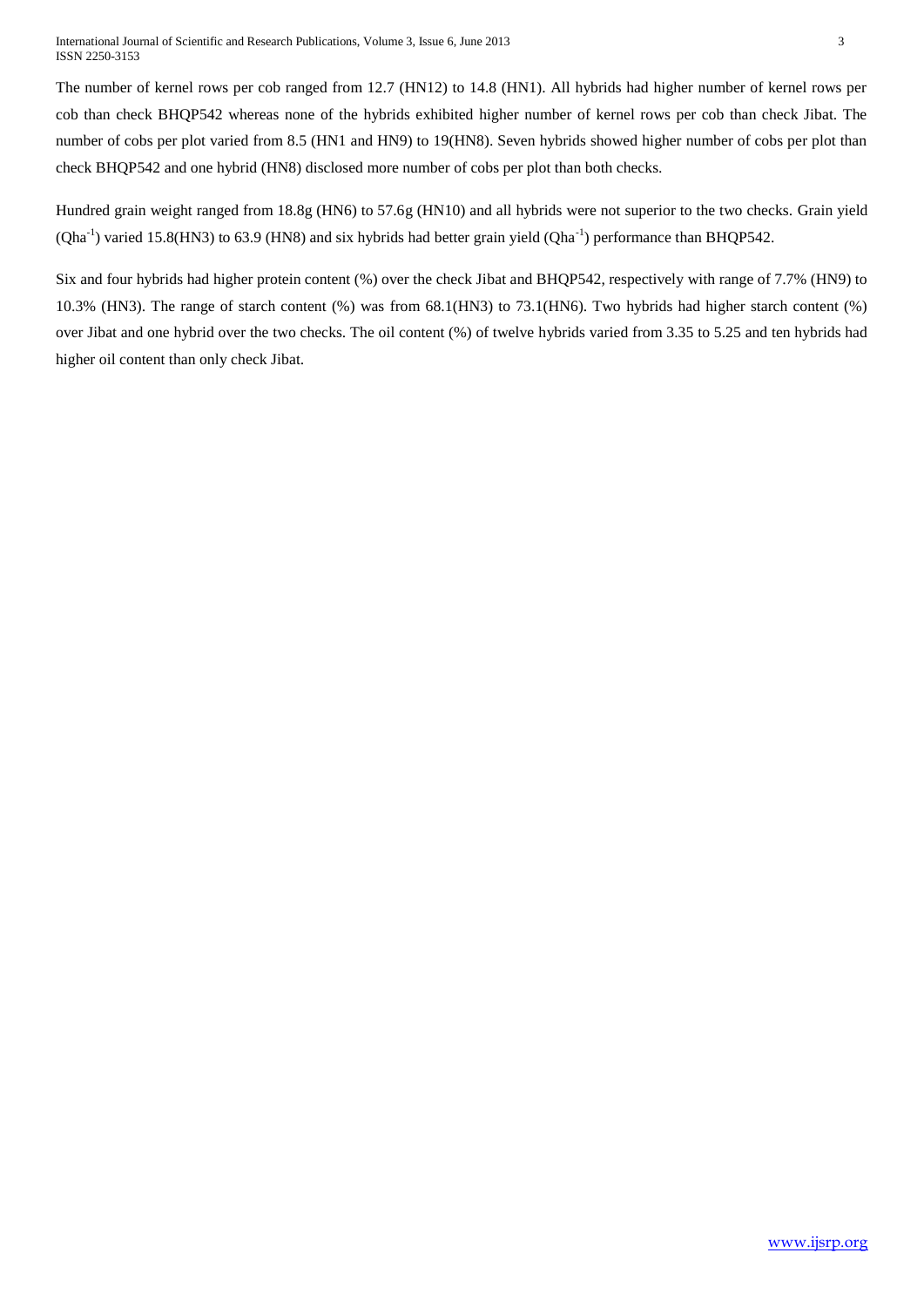# **Table 1.** Analysis of variance of 14 entries for 16 traits

| Source variation | Df | <b>PH</b> | EH     | <b>DSS</b> | <b>DST</b> | <b>DSM</b> | EL    | <b>ED</b> | <b>NKR</b> | <b>NK</b> | <b>GW</b>   | <b>NCP</b> | <b>GYH</b> |
|------------------|----|-----------|--------|------------|------------|------------|-------|-----------|------------|-----------|-------------|------------|------------|
| Replication      | 1  | 1032.1    | 0.32   | 0.89       | 0.89       | 36.6       | 12.1  | 0.092     | $0.87*$    | 10.8      | 124.32      | 15.2       | 318.6      |
| Entries          | 13 | $1959**$  | 435.8* | $20.9**$   | $20.96**$  | $60.7*$    | 13.6  | 0.127     | $1.64**$   | 65.7      | 2376009.6** | $31.2**$   | 387.3**    |
| Error            | 13 | 249.4     | 149.6  | 3.35       | 3.4        | 16         | 6.45  | 0.065     | 0.18       | 26.2      | 962.9       | 7.1        | 92.1       |
| $\mathbf R$      |    | 0.89      | 0.74   | 0.86       | 0.86       | 0.79       | 0.69  | 0.67      | 0.90       | 0.71      | 0.99        | 0.81       | 0.81       |
| <b>CV</b>        |    | 7.6       | 11.5   | 1.77       | 1.77       | 2.58       | 17.99 | 7.36      | 3.1        | 16.14     | 3.89        | 22         | 23.1       |
| F                |    | 7.85      | 2.91   | 6.25       | 6.25       | 3.78       | 2.1   | 1.94      | 8.87       | 2.51      | 2467.64     | 4.38       | 4.2        |

\*, \*\*significant at 0.05, 0.01 levels of probability, respectively.

**Table 1.** *Continued*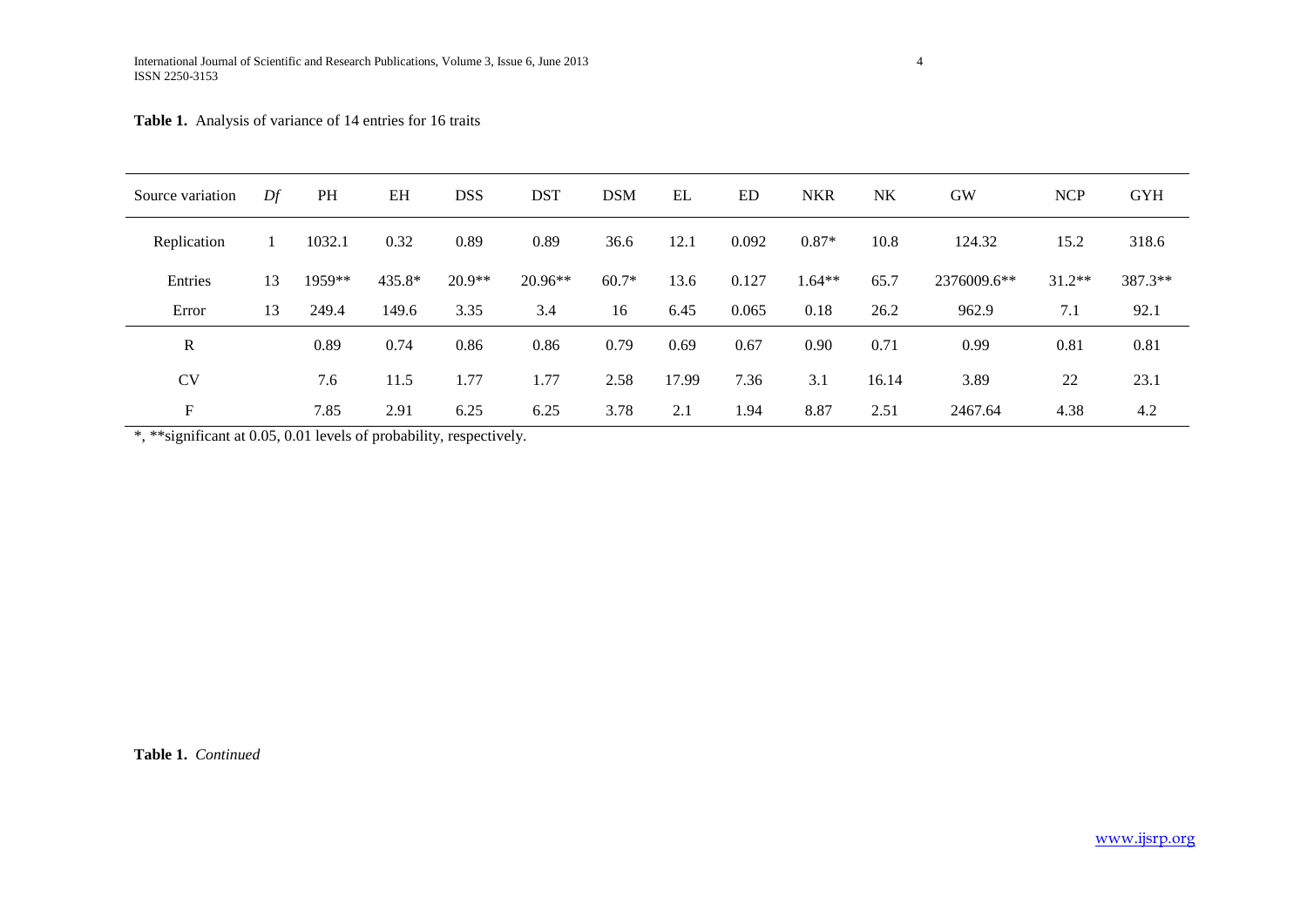| SOURCE VARIATION | Df | <b>GYP</b> | PC       | <b>SC</b> | OC        |                                                                     |
|------------------|----|------------|----------|-----------|-----------|---------------------------------------------------------------------|
| Replication      |    | 664.9      | 0.09     | 1.75      | 0.006     |                                                                     |
| Entries          | 13 | 1804.9     | $1.61**$ | $4.19**$  | $0.790**$ |                                                                     |
| Error            | 13 | 882.7      | 0.10     | 0.21      | 0.035     |                                                                     |
| $\mathbb{R}$     |    | 0.67       | 0.94     | 0.95      | 0.95      |                                                                     |
| CV(%)            |    | 26.10      | 3.60     | 0.65      | 4.05      |                                                                     |
| F                |    | 2.04       | 15.71    | 19.48     | 22.3      | *, ** significant at 0.05, 0.01 levels of probability, respectively |

*Where PH= plant height(cm) , EH= ear height(cm), DSS= days to 50%silking, DSM=days to maturity, DST=days to tasseling, EL=ear length (cm), ED= ear diameter (cm), NKR= number of kernel rows per cob, NK= number of kernels per row, NCP= number of cobs per plot, GYH=grain yield per hectare, GYP= grain yield per plant, GW= 100 grain weight (g), PC= protein content (%), SC= starch content (%) and OC=oil content (%), for all tables*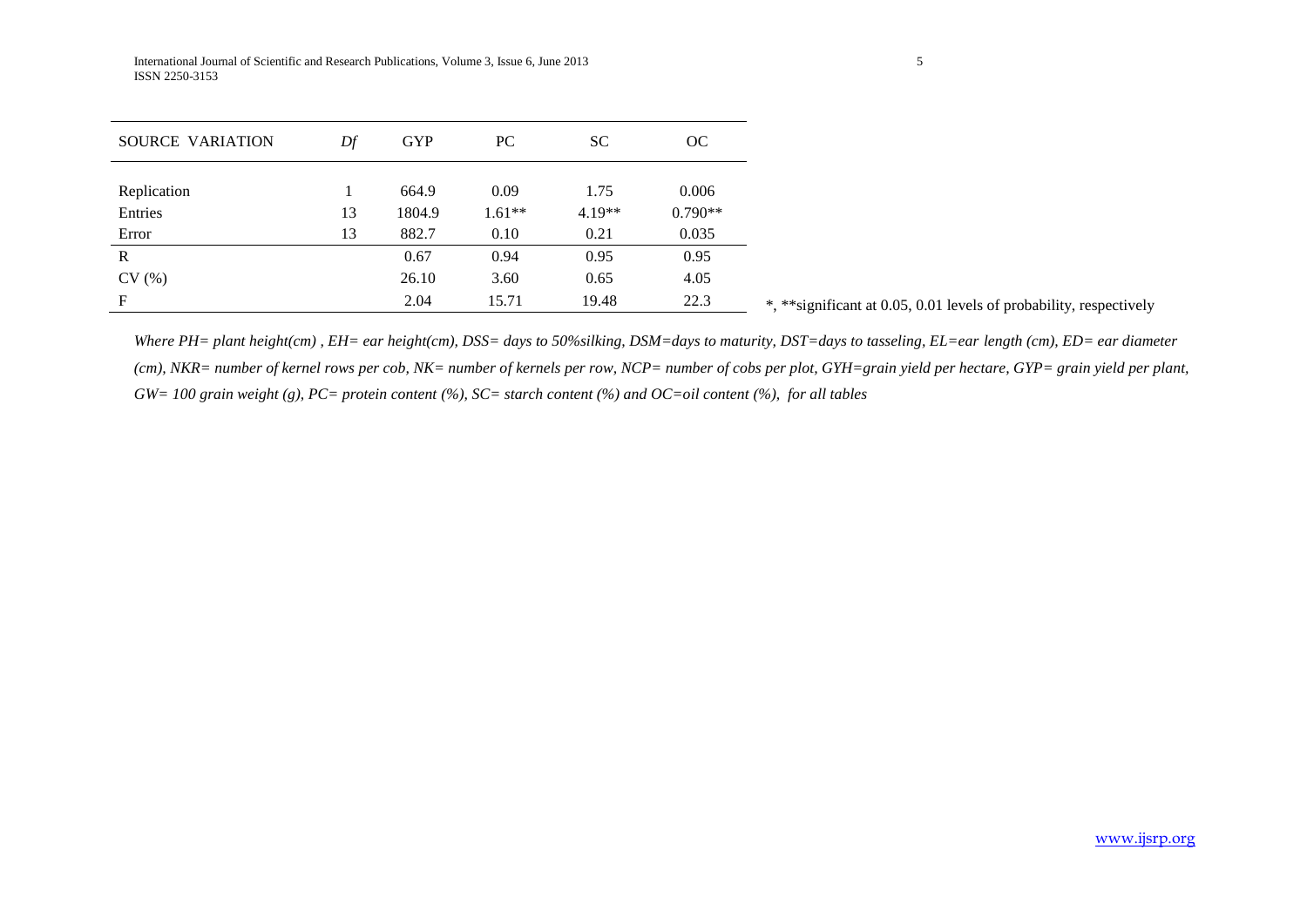| <b>Hybrid No</b> | PH    | EH    | <b>DSS</b> | <b>DST</b> | <b>DSM</b> | <b>NKR</b> | <b>NCP</b> | <b>GW</b> | <b>GYH</b> | PC    | <b>SC</b> | oc   |
|------------------|-------|-------|------------|------------|------------|------------|------------|-----------|------------|-------|-----------|------|
| HN1              | 227.5 | 115.0 | 101.0      | 100.0      | 156.5      | 14.8       | 8.5        | 51.9      | 33.7       | 9.20  | 70.25     | 4.35 |
| HN2              | 212.5 | 107.5 | 104.0      | 101.5      | 152.5      | 14.6       | 14.0       | 38.8      | 35.8       | 8.50  | 71.80     | 4.45 |
| HN3              | 150.0 | 95.0  | 105.5      | 105.0      | 145.0      | 13.9       | 14.0       | 36.9      | 15.8       | 10.30 | 68.10     | 5.25 |
| HN4              | 212.5 | 107.5 | 107.0      | 102.0      | 151.0      | 13.9       | 13.0       | 20.7      | 35.4       | 10.25 | 69.20     | 5.25 |
| HN <sub>5</sub>  | 230.0 | 107.5 | 104.0      | 102.0      | 160.0      | 12.9       | 13.0       | 30.5      | 47.6       | 9.95  | 69.50     | 4.85 |
| HN <sub>6</sub>  | 217.5 | 110.0 | 102.0      | 101.0      | 150.0      | 13.1       | 17.0       | 18.8      | 49.4       | 8.25  | 73.10     | 3.70 |
| HN7              | 220.0 | 115.0 | 102.5      | 100.0      | 163.5      | 14.6       | 12.0       | 41.5      | 55.9       | 8.10  | 70.20     | 4.90 |
| HN <sub>8</sub>  | 215.0 | 120.0 | 100.0      | 96.5       | 157.5      | 14.0       | 19.0       | 60.5      | 63.9       | 9.05  | 70.25     | 4.85 |
| HN <sub>9</sub>  | 220.0 | 112.5 | 104.0      | 100.5      | 161.0      | 13.3       | 8.5        | 33.7      | 36.1       | 7.70  | 72.15     | 3.35 |
| HN10             | 217.5 | 107.5 | 107.0      | 101.0      | 146.0      | 13.8       | 9.5        | 57.6      | 21.9       | 10.25 | 68.55     | 5.25 |
| <b>HN11</b>      | 235.0 | 122.5 | 102.5      | 99.5       | 156.5      | 14.0       | 16.5       | 34.7      | 58.1       | 8.55  | 68.95     | 5.25 |
| HN12             | 222.5 | 106.0 | 100.5      | 98.5       | 159.0      | 12.7       | 11.5       | 30.9      | 46.9       | 8.05  | 70.55     | 4.90 |
| <b>HN13</b>      | 235.0 | 117.5 | 95.5       | 93.5       | 157.5      | 12.0       | 14.0       | 33.8      | 50.7       | 8.45  | 71.00     | 3.85 |
| <b>HN14</b>      | 185.0 | 92.5  | 106.0      | 102.5      | 155.0      | 14.8       | 7.5        | 21.5      | 30.8       | 9.15  | 71.60     | 5.00 |
| LSD(0.05)        | 24.65 | 18.93 | 2.86       | 2.86       | 6.16       | 0.92       | 4.18       | 46.2      | 14.96      | 0.48  | 0.70      | 0.28 |
| LSD(0.01)        | 34.79 | 26.70 | 4.00       | 4.00       | 8.69       | 1.28       | 5.9        | 68        | 18.6       | 0.68  | 0.99      | 0.40 |

**Table 2.** Mean performances of 14 entries (12 hybrids and 2 check hybrids) for twelve traits.

Where, HN1= AMB06BSYN8Q6-2-4-1-2/CML144, HN2= AMB06BSYN8Q11-6-7-1-2/CML144, HN3= AMB06BSYN8Q15-4-3-1-1/CML144,HN4= AMB06BSYN8Q15-10-3-1-2/CML144, HN5= AMB06BSYN8Q18-7-3-1-2/CML144, HN6= AMB06BSYN8Q19-12-1-2-2/CML144 , HN7= AMB06BSYN8Q6-2-4-1- 2/CML159, HN8= AMB06BSYN8Q11-6-7-1-2/CML159 , HN9= AMB06BSYN8Q15-4-3-1-1/CML159, HN10= AMB06BSYN8Q15-10-3-1-2/CML159, HN11= AMB06BSYN8Q18-7-3-1-2/CML159 , HN12= AMB06BSYN8Q19-12-1-2-2/CML159, HN13= Jibat check and HN14= BHQP542 check, for all tables.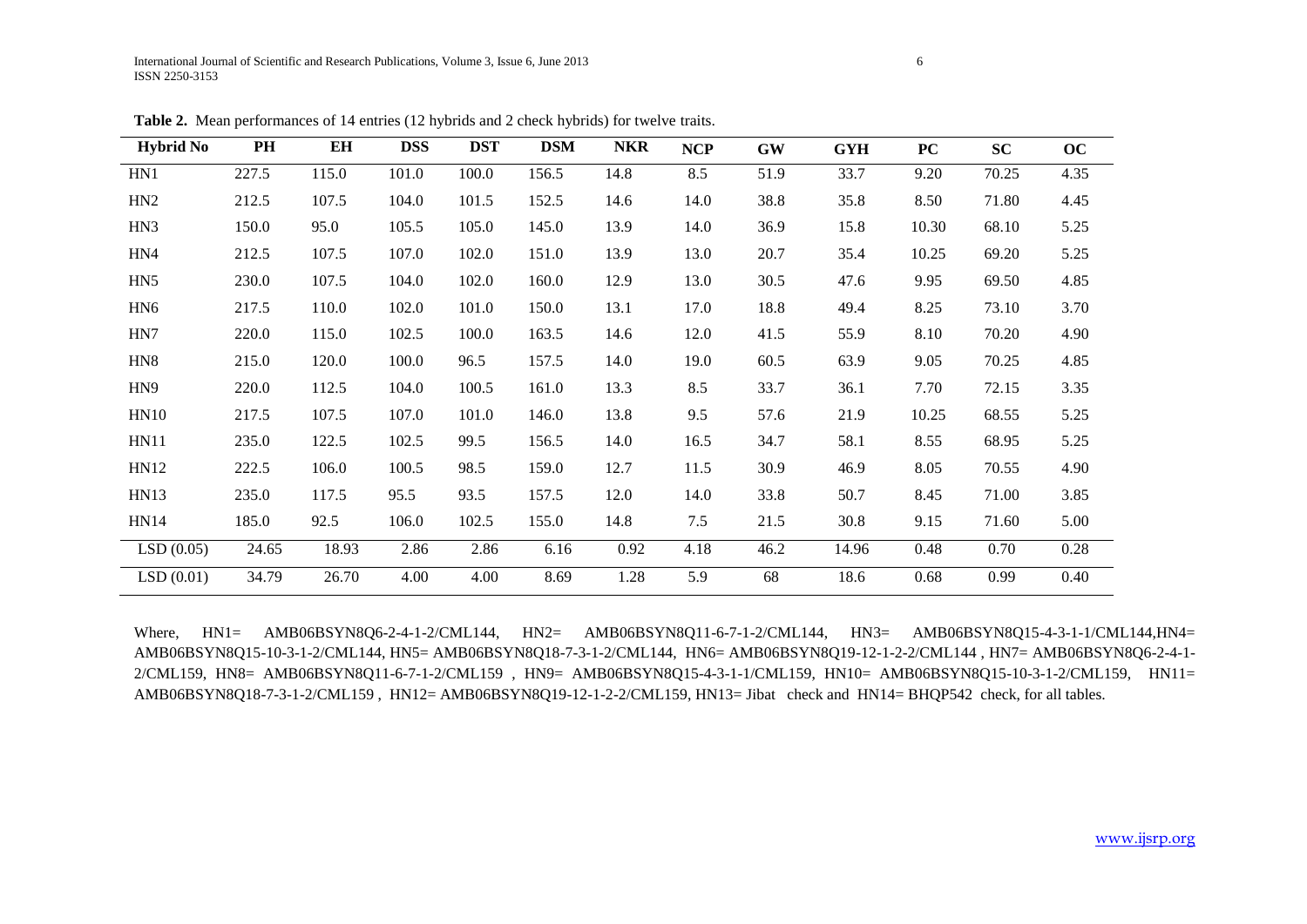## **1.2. Analysis of Variance for combining ability**

Lines significantly differed for all traits except for days to 50% tasseling, ear length, ear diameter, grain yield per plant and number of kernels per row. Testers significantly varied in days to 50% tasseling, plant height, days to maturity, yield per plant, grain yield per ha, protein content (%), starch content (%) and oil content (%).The line x tester interaction was significant for plant height, ear height, days to maturity, number of kernels per row, protein content (%), starch content (%) and oil content (%)(Table 3.3).

Specific Combining Ability (SCA) variance was higher than General Combining Ability (GCA) variance for all traits indicating predominance of dominance variance in controlling studied characters. The SCA variance to GCA variance ratio was lower than unity, which again confirms the predominance of non-additive gene action for the inheritance of the characters (Table 3.4). The ratio of additive to dominance variance was greater than unity for days to 50% silking, days to 50% tasselling, 100-grain weight and grain yield per plant indicative of equal importance of additive and non-additive gene action for these traits. It was less than unity for the remaining characters indicating the role of dominant genetic components than the additive component of variation.

## **1.2.1. General combining ability (GCA) effect**

Estimates of GCA effects for sixteen characters are presented in Table 3.5. Line LN1 and LN2 were good general combiner for number of kernel rows per cob, number of cobs per plot and 100-grain weight. For grain yield (Qha<sup>-1</sup>) trait significant and highest GCA effect was recorded in parental line LN5 and it showed significant GCA effects for plant height, protein content (%) and oil content (%). Line LN6 revealed significant positive GCA effect for starch content (%). Tester CML 159 had revealed significant positive GCA effects for 100-grain weight and oil content (%) but it had significant negative GCA effect for protein content (%).Tester CML144 had significant positive GCA effect for protein content.

#### **1.2.2. Specific combining ability (SCA) effects**

A critical evaluation of the results with respect to SCA effects showed that none of the hybrid revealed desirable significant SCA effects for all the characters (Table 3.6). However; hybrid HN3, HN8 and HN10 were good specific combiners for protein content (%). Likewise, for starch content (%) hybrid HN2 and HN9 were good specific combiners. Hybrid HN3, HN7 and HN12 disclosed significant SCA effect for oil content (%).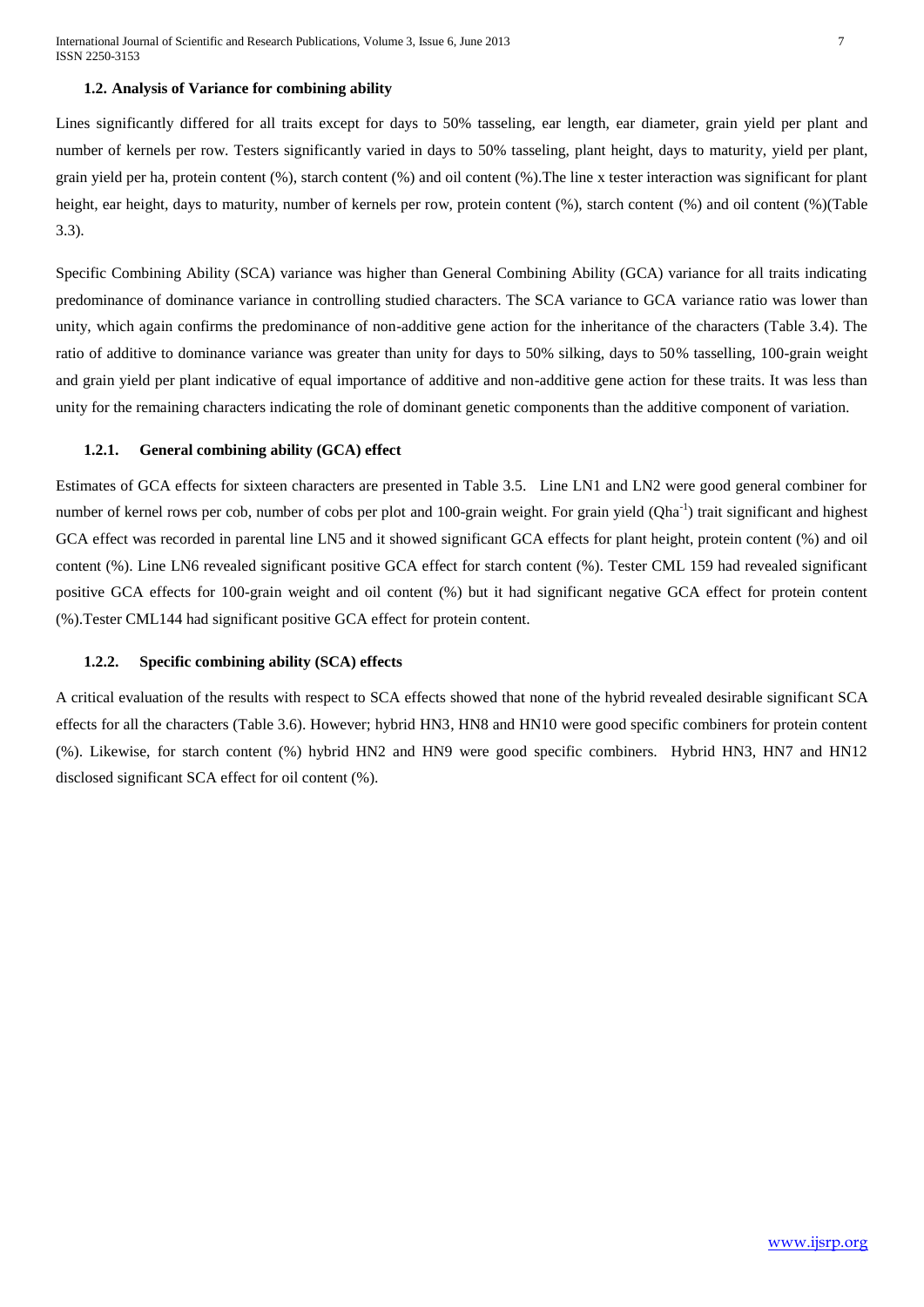| Source of variation | Df            | PH         | EH       | DSS     | <b>DST</b> | <b>DSM</b> | EL    | ED    | <b>GYH</b> | <b>NKR</b> | NK     | <b>NCP</b> |
|---------------------|---------------|------------|----------|---------|------------|------------|-------|-------|------------|------------|--------|------------|
| Hybrids(H)          |               | $1505.6**$ | $457.5*$ | 11      | 8.6        | $70.55*$   | 15.4  | 0.14  | 2000.4     | $1.1*$     | 73.5   | $32.3**$   |
| Lines(L)            | $\mathcal{D}$ | 1798.5**   | 482*     | $19.3*$ | 7.28       | $65.6*$    | 10.38 | 0.18  | 1866.4     | $1.7**$    | 53.8   | $50.6**$   |
| Testers(T)          |               | $301**$    | 12       | 8.2     | $40*$      | 135.4*     | 24.6  | 0.001 | 7395.9*    | 0.23       | 30     | 7.7        |
| L X T               | 5.            | $1453.6**$ | $522*$   | 3.4     | 3.7        | $62.3*$    | 18.6  | 0.12  | 1055.3     | 0.7        | $102*$ | 18.9       |
| Error               |               | 52.6       | 131      | 4.9     | 4.3        | 18.4       | 7.1   | 0.06  | 1453       | 0.3        | 28.6   | 6.14       |

| <b>Table 3.</b> Line x Tester analysis of 12 hybrids for sixteen traits |  |  |  |  |  |  |  |  |
|-------------------------------------------------------------------------|--|--|--|--|--|--|--|--|
|-------------------------------------------------------------------------|--|--|--|--|--|--|--|--|

\*, \*\* significant at 0.05, 0.01 levels of probability, respectively

**Table 3.** *continued.*

| Source of variation | Df | <b>GW</b> | <b>GYH</b> | PC       | SC.      | OC       |
|---------------------|----|-----------|------------|----------|----------|----------|
| Hybrids(H)          | 11 | $310.9**$ | $421.5*$   | $1.85**$ | $4.56**$ | $0.61**$ |
| Lines(L)            | 5  | $526.4**$ | $527*$     | $2.02**$ | $4.83**$ | $0.6**$  |
| Testers(T)          |    | 214.2     | 703.9*     | $3.8**$  | $0.28*$  | $0.07*$  |
| L X T               | 5  | 114.9     | 259.6      | $1.3**$  | $5.15**$ | $0.72**$ |
| Error               | 11 | 45.3      | 102        | 0.04     | 0.07     | 0.01     |

\*, \*\* significant at 0.05, 0.01 levels of probability, respectively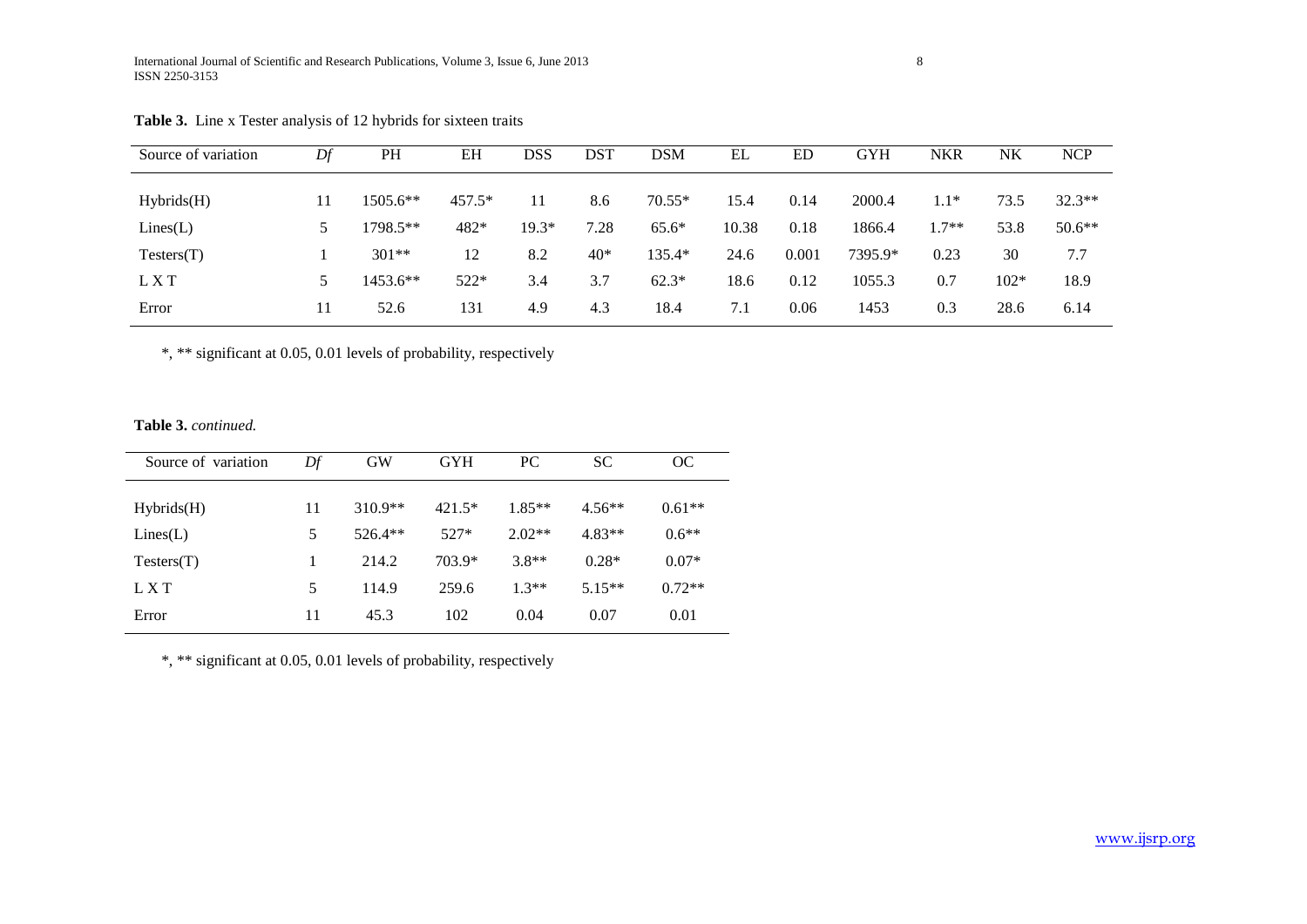| Genetic parameters                                  | PH    | EH    | DSS     | DST    | DSM  | EL   | ED    | <b>NKR</b> | NK   | <b>NCP</b> | GW    | <b>GYH</b> |
|-----------------------------------------------------|-------|-------|---------|--------|------|------|-------|------------|------|------------|-------|------------|
| $\mathsf{GCA}$<br>$\Box$ $\Box$                     | 48.4  | 12.6  | 0.54    | 0.39   | 2.4  | 0.39 | 0.005 | 0.04       | .56  | 1.36       | 14.82 | 17.4       |
| $\square \square^{\sqcup}$ SCA                      | 700.5 | 195.5 | $-0.75$ | $-0.3$ | 22.1 | 5.75 | 0.03  | 0.2        | 36.7 | 6.38       | 34.8  | 78.8       |
| $\mathsf{GCA}/\square$<br><b>SCA</b><br>$\Box \Box$ | 0.07  | 0.06  | 0.72    | $-1.3$ | 0.11 | 0.07 | 0.2   | 0.25       | 0.04 | 0.2        | 0.4   | 0.22       |
| $\Box\Box^D\Box$                                    | 193.6 | 50.4  | 2.16    | 1.56   | 9.6  | 1.56 | 0.02  | 0.16       | 6.24 | 5.44       | 59.28 | 69.6       |
| $\square \square^{\square}$                         | 700.5 | 195.5 | $-0.75$ | $-0.3$ | 22.1 | 5.75 | 0.03  | 0.2        | 36.7 | 6.38       | 34.8  | 78.8       |
| $\Box$                                              | 0.28  | 0.26  | $-2.88$ | $-5.2$ | 0.43 | 0.27 | 0.67  | 0.8        | 0.17 | 0.85       | 1.7   | 0.88       |

**Table 4.** Estimates of the variance due to GCA, SCA, dominance variance and additive variance for 16 traits.

# **Table 4.** *Continued*

| Genetic parameters                           | <b>GYP</b> | PC.  | <b>SC</b> | OC   |
|----------------------------------------------|------------|------|-----------|------|
| $-GCA$                                       | 87.7       | 0.07 | 0.13      | 0.02 |
| USCA                                         | $-198.8$   | 0.63 | 2.54      | 0.35 |
| $\Box$ <sup>D</sup> GCA/ $\Box$ D $\Box$ SCA | $-0.44$    | 0.11 | 0.05      | 0.06 |
| N N H N                                      | 348.4      | 0.28 | 0.52      | 0.08 |
| ⊡D                                           | $-198.8$   | 0.63 | 2.54      | 0.35 |
| ח⊔                                           | $-1.7$     | 0.44 | 0.2       | 0.22 |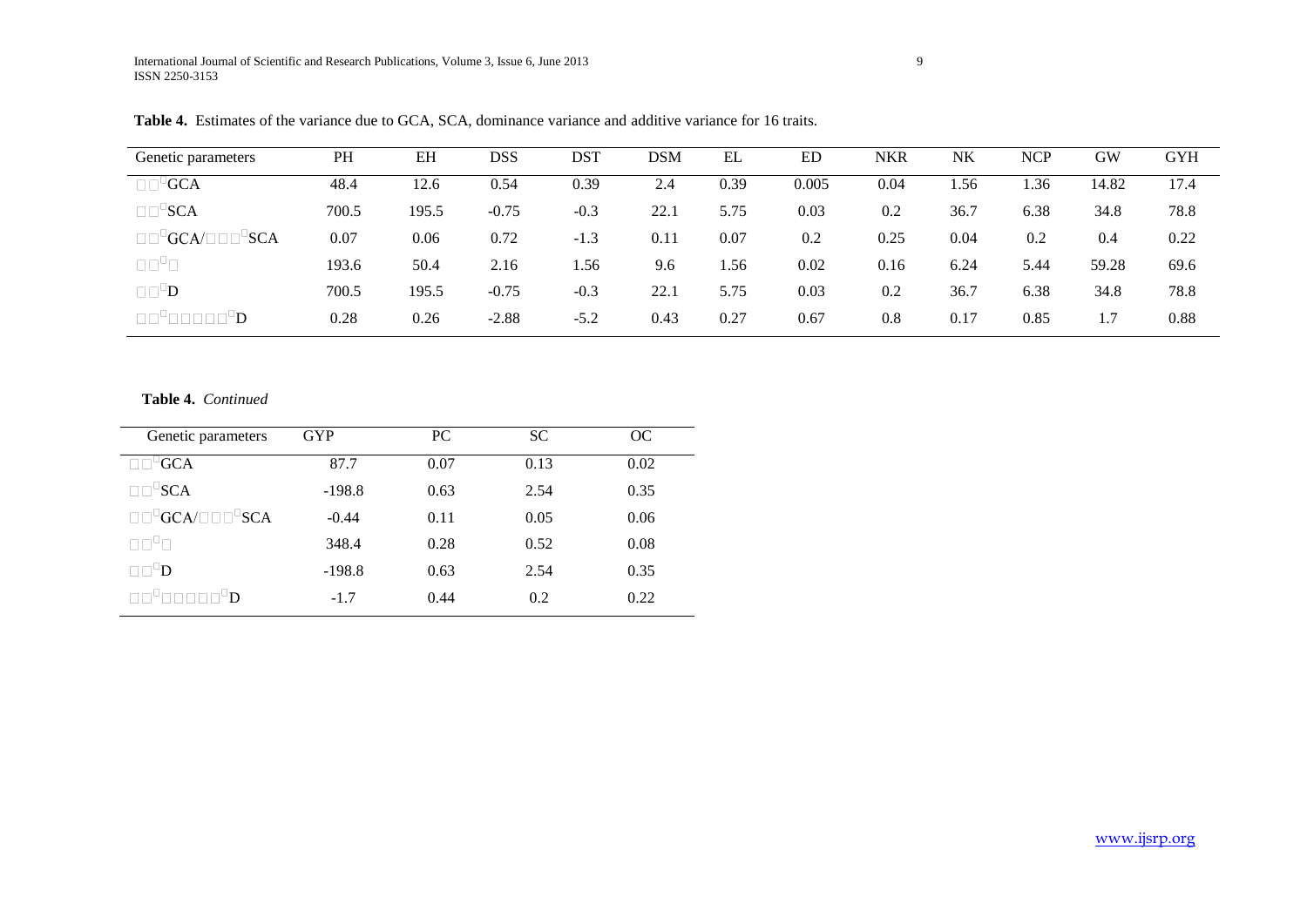| Line No          | PH      | EH      | <b>DSS</b> | <b>DST</b> | DM       | <b>NKR</b> | <b>NCP</b> | <b>GW</b>  | <b>GYH</b> | <b>GYP</b> | PC        | <b>SC</b> | OC        |
|------------------|---------|---------|------------|------------|----------|------------|------------|------------|------------|------------|-----------|-----------|-----------|
| LN1              | 4.20    | 4.50    | $-1.58$    | 0.62       | $5.12*$  | $0.82*$    | $2.79*$    | $8.67*$    | 3.04       | 32.21      | $-0.36**$ | 0.01      | $-0.07$   |
| LN2              | $-5.80$ | 3.25    | $-1.33$    | $-1.62$    | 0.12     | $1.17**$   | $3.45*$    | $11.62**$  | 8.14       | 3.85       | $-0.23**$ | $0.81**$  | $-0.04$   |
| LN3              | $-7.08$ | $-6.75$ | 1.41       | 2.12       | $-1.87$  | $-0.53$    | $-1.79$    | $-2.72$    | $-15.74**$ | $-24.73$   | $-0.01$   | $-0.09$   | $0.39**$  |
| LN4              | $-4.58$ | $-3.00$ | $3.70**$   | 0.87       | $-6.37*$ | 0.72       | $-1.79$    | 1.10       | $-13.07*$  | $-24.20$   | $1.23**$  | $-1.34**$ | $0.55**$  |
| LN5              | 12.90** | 4.50    | $-0.08$    | 0.12       | 3.37     | $-0.43$    | 1.70       | $-5.47$    | $11.11*$   | 6.68       | $0.23*$   | $-0.99**$ | $0.35**$  |
| LN <sub>6</sub>  | 0.42    | $-2.50$ | $-2.08$    | $-0.87$    | $-0.37$  | $-1.76**$  | 1.20       | $-13.20**$ | 6.50       | 6.18       | $-0.86$   | $1.61**$  | $-0.39**$ |
| SEm <sub>±</sub> | 3.60    | 5.70    | 1.10       | 1.03       | 2.14     | 0.39       | 1.23       | 3.36       | 5.04       | 19.18      | 0.10      | 0.13      | 0.05      |
| LSD(0.05)        | 7.92    | 12.54   | 2.42       | 2.26       | 4.71     | 0.81       | 2.70       | 7.39       | 11.09      | 42.20      | 0.22      | 0.28      | 0.11      |
| LSD(0.01)        | 11.18   | 17.70   | 3.41       | 3.19       | 6.64     | 1.09       | 3.82       | 10.43      | 15.65      | 59.57      | 0.31      | 0.40      | 0.15      |
| <b>Testers</b>   |         |         |            |            |          |            |            |            |            |            |           |           |           |
| <b>CML144</b>    | $-2.08$ | $-3.40$ | $-0.58$    | 1.29       | $-2.37$  | 0.39       | 0.20       | $-5.10*$   | $-5.40$    | $-17.55$   | $0.39**$  | 0.10      | $-0.05*$  |
| <b>CML159</b>    | 2.08    | 3.40    | 0.58       | $-1.29$    | 2.37     | $-0.39$    | $-0.20$    | $5.10*$    | 5.40       | 17.55      | $-0.39**$ | $-0.10$   | $0.05*$   |
| SEm <sub>±</sub> | 2.09    | 3.30    | 0.63       | 0.59       | 1.23     | 0.23       | 0.71       | 1.94       | 2.91       | 19.18      | 0.10      | 0.13      | 0.05      |
| LSD(0.05)        | 4.60    | 7.26    | 1.26       | 1.29       | 2.70     | 0.47       | 1.56       | 4.26       | 6.40       | 42.20      | 0.22      | 0.28      | 0.11      |
| LSD(0.01)        | 6.49    | 10.24   | 1.95       | 1.83       | 3.82     | 0.63       | 2.20       | 6.02       | 9.03       | 59.57      | 0.31      | 0.40      | 0.15      |

Table 5. General combining ability (GCA) effects of parents in respect of thirteen characters at Adet

*\*, \*\*; significant at 0.05 and 0.01 levels of probability, respectively*

Where, LN1= AMB06BSYN8Q6-2-4-1-2, LN2= AMB06BSYN8Q11-6-7-1-2, LN3= AMB06BSYN8Q15-4-3-1-1, LN4= AMB06BSYN8Q15-10-3-1-2, LN5= AMB06BSYN8Q18-7-3-1-2 and LN6= AMB06BSYN8Q19-12-1-2-2.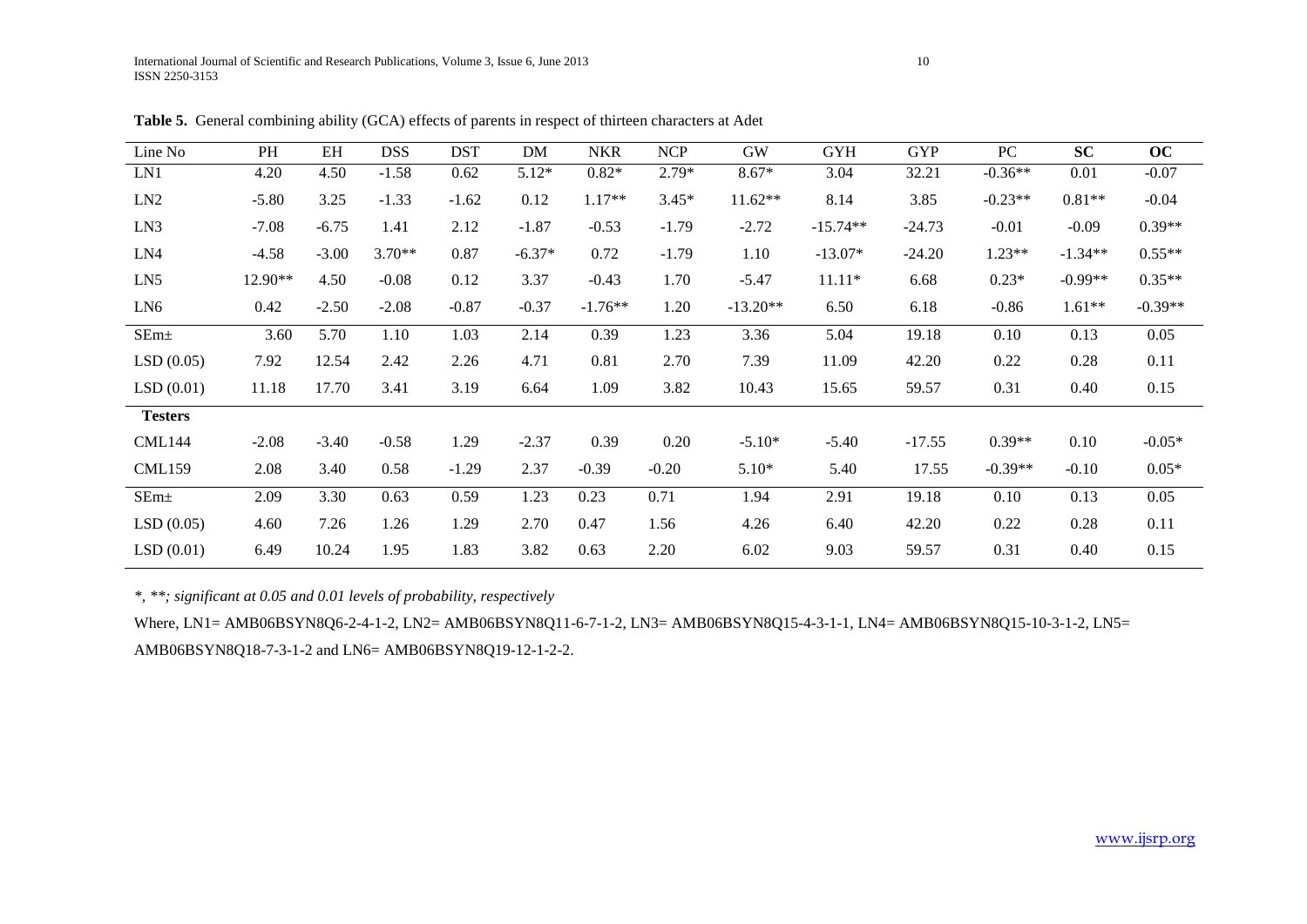# **2. Magnitude of Heterosis over the two Checks**

The outcomes of standard heterosis for different characters that had significant mean squares are presented in Table 4.1. Eleven hybrids showed significant positive standard heterosis for plant height over BHQP542 and one hybrid (HN3) had expressed significant negative standard heterosis over Jibat. The highest significant positive standard heterosis was manifested by HN11 (27%) followed by HN5 (24.5%). For ear height, five hybrids (HN1, HN7, HN8, HN9 and HN11) revealed significant positive standard heterosis over BHQP542 and one hybrid (HN3) divulged significant negative standard heterosis over Jibat. The largest magnitude of significant positive standard heterosis was manifested by HN8 (29.7%) followed by HN1 and HN7 (24.5%).

All and nine hybrids disclosed significant positive and negative standard heterosis for number of kernel rows per cob over Jibat and BHQP542 respectively. HN1 (23.3%) recorded the highest standard heterosis followed by HN2 (21.7%) and HN7 (21.7%). No hybrid that had revealed significant positive standard heterosis for number of kernels per row.

The extent of standard heterosis was mostly in the negative direction for days to 50% silking and tasseling over BHQP542. The maximum negative heterosis for days to 50% siking and tasselling was recorded for hybrid HN8 followed by hybrid HN12. But significant standard heterosis for all hybrids was in positive direction for days to 50% tasselling and silking over Jibat.

Eight hybrids showed high magnitude of significant positive standard heterosis over the check BHQP54 for cob numbers per plot. The largest magnitude of significant standard heterosis was manifested by hybrid HN8 (153.3%) followed by hybrid HN6 (126.7%). Only one hybrid HN8 (35.7%) revealed significant positive standard heterosis over the check Jibat.

For grain yield in quintal per hectare, six hybrids disclosed significant positive standard heterosis relative to check BHQP54 and hybrid HN7, HN8 and HN11 had expressed higher magnitude of significant positive standard heterosis (107.3% for HN8, 88.3 % for HN11 and 81.1% for HN7).

Hybrids HN3, HN4, HN5 and HN10 had higher positive standard heterosis for protein content (%) over check BHQP54 and Jibat.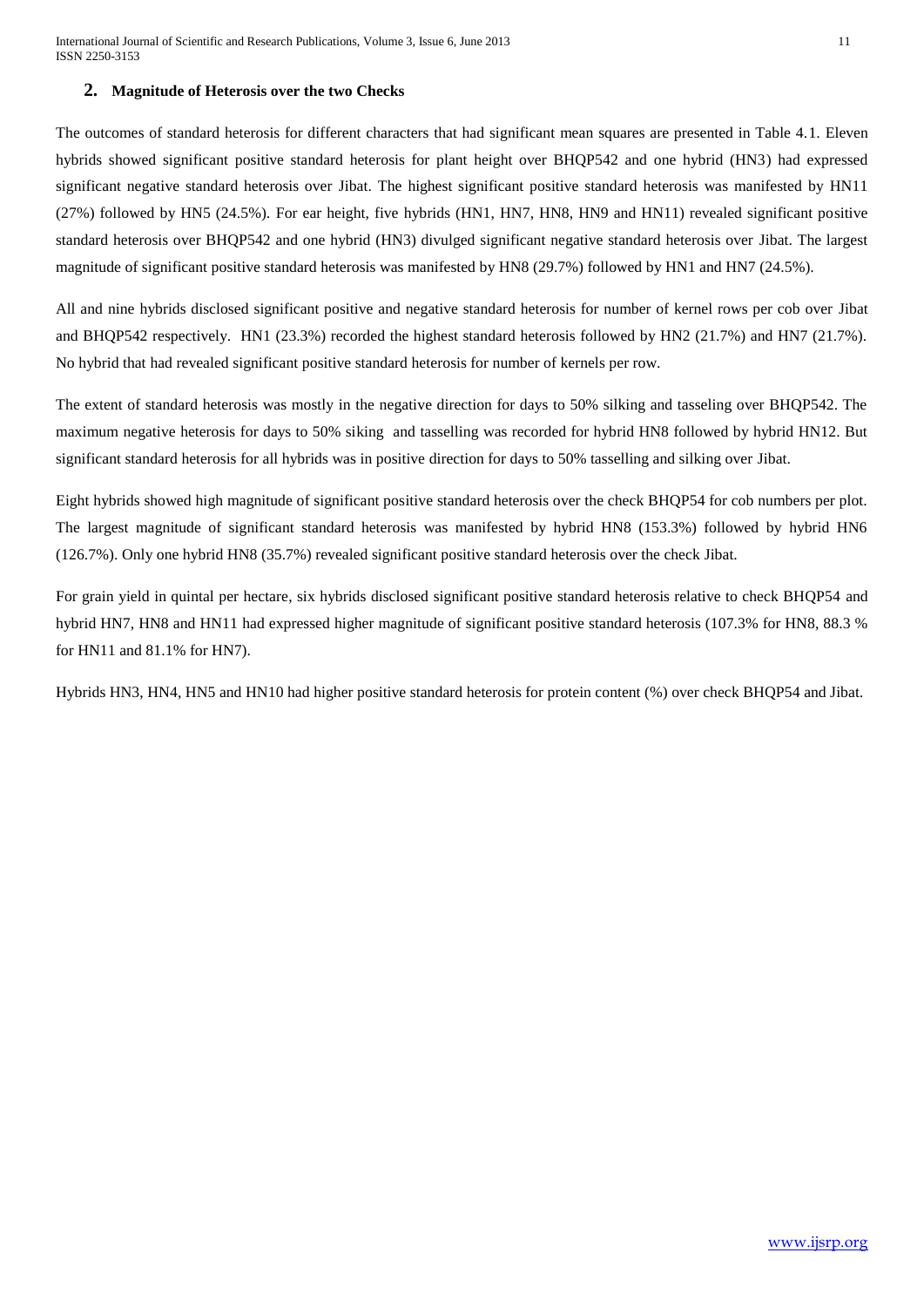| Hybrid No        | PH      | EH      | <b>DSS</b> | <b>DST</b> | <b>DSM</b> | <b>NKR</b> | <b>NCP</b> | <b>GYP</b> | <b>GW</b> | <b>GYH</b> | PC        | <b>SC</b> | OC        |
|------------------|---------|---------|------------|------------|------------|------------|------------|------------|-----------|------------|-----------|-----------|-----------|
| HN1              | 5.83    | 3.41    | $-1.33$    | $-1.29$    | $-1.12$    | 0.03       | $-1.95$    | $-8.99$    | 10.30     | $-5.67$    | 0.15      | $-0.08$   | $-0.22**$ |
| HN2              | 0.83    | $-2.83$ | 1.41       | 1.20       | $-0.12$    | 0.23       | $-2.71$    | $-5.08$    | $-5.70$   | $-8.65$    | $-0.67**$ | $0.66**$  | $-0.14$   |
| HN3              | $-5.41$ | $-5.33$ | 0.16       | 0.95       | $-5.62$    | 0.23       | 2.54       | $-24.10$   | 6.70      | $-4.70$    | $0.90**$  | $-2.13**$ | $1.00**$  |
| HN4              | $-0.41$ | 3.41    | $-0.58$    | $-0.79$    | 4.87       | $-0.01$    | 1.54       | $-21.99$   | $-13.30*$ | 12.20      | $-0.39*$  | 0.21      | 0.05      |
| HN5              | $-0.41$ | $-4.08$ | 0.16       | $-0.04$    | 4.12       | $-0.61$    | $-1.95$    | 10.93      | 3.00      | 0.17       | 0.30      | 0.16      | $-0.14$   |
| HN <sub>6</sub>  | $-0.41$ | 5.41    | 0.16       | $-0.04$    | $-2.12$    | 0.11       | 2.54       | 5.24       | $-0.96$   | 6.65       | $-0.29$   | 1.16      | $-0.54**$ |
| HN7              | $-5.83$ | $-3.41$ | 1.33       | 1.29       | 1.12       | $-0.03$    | 1.95       | 8.99       | $-10.30$  | 5.67       | $-0.15$   | 0.08      | $0.22**$  |
| HN <sub>8</sub>  | $-0.83$ | 2.83    | $-1.41$    | $-1.20$    | 0.12       | $-0.23$    | 2.71       | 5.08       | 5.70      | 8.65       | $0.67**$  | $-0.66**$ | 0.14      |
| HN <sub>9</sub>  | 5.41    | 5.33    | $-0.16$    | $-0.95$    | 5.62       | $-0.23$    | $-2.54$    | 24.10      | $-6.70$   | 4.70       | $-0.90**$ | $2.13**$  | $-1.00**$ |
| <b>HN10</b>      | 0.41    | $-3.41$ | 0.58       | 0.79       | $-4.87$    | 0.01       | $-1.54$    | $-21.99$   | 13.30*    | $-12.20$   | $0.39*$   | $-0.21$   | $-0.05$   |
| <b>HN11</b>      | 0.41    | 4.08    | $-0.16$    | 0.04       | $-4.12$    | 0.61       | 1.95       | $-10.93$   | $-3.00$   | $-0.17$    | $-0.30$   | $-0.16$   | 0.14      |
| <b>HN12</b>      | 0.41    | $-5.41$ | $-0.16$    | 0.04       | 2.12       | $-0.11$    | $-2.54$    | $-5.24$    | 0.96      | $-6.65$    | 0.29      | $-1.16$   | $0.54**$  |
| SEm <sub>±</sub> | 5.10    | 8.09    | 1.56       | 1.46       | 3.03       | 0.38       | 1.75       | 26.95      | 4.75      | 7.14       | 0.14      | 0.18      | 0.07      |
| LSD(0.05)        | 11.22   | 17.8    | 3.43       | 3.21       | 6.66       | 0.83       | 3.85       | 59.31      | 10.75     | 15.71      | 0.3       | 0.39      | 0.15      |
| LSD(0.01)        | 15.84   | 25.12   | 4.84       | 4.53       | 9.41       | 1.18       | 5.60       | 85.11      | 14.75     | 22.17      | 0.43      | 0.55      | 0.21      |

**Table 6.** Specific combining ability (SCA) effects of test cross hybrids of maize in respect of thirteen characters at Adet

*\*and\*\*; Significant at 0.05 and 0.01levels of probability*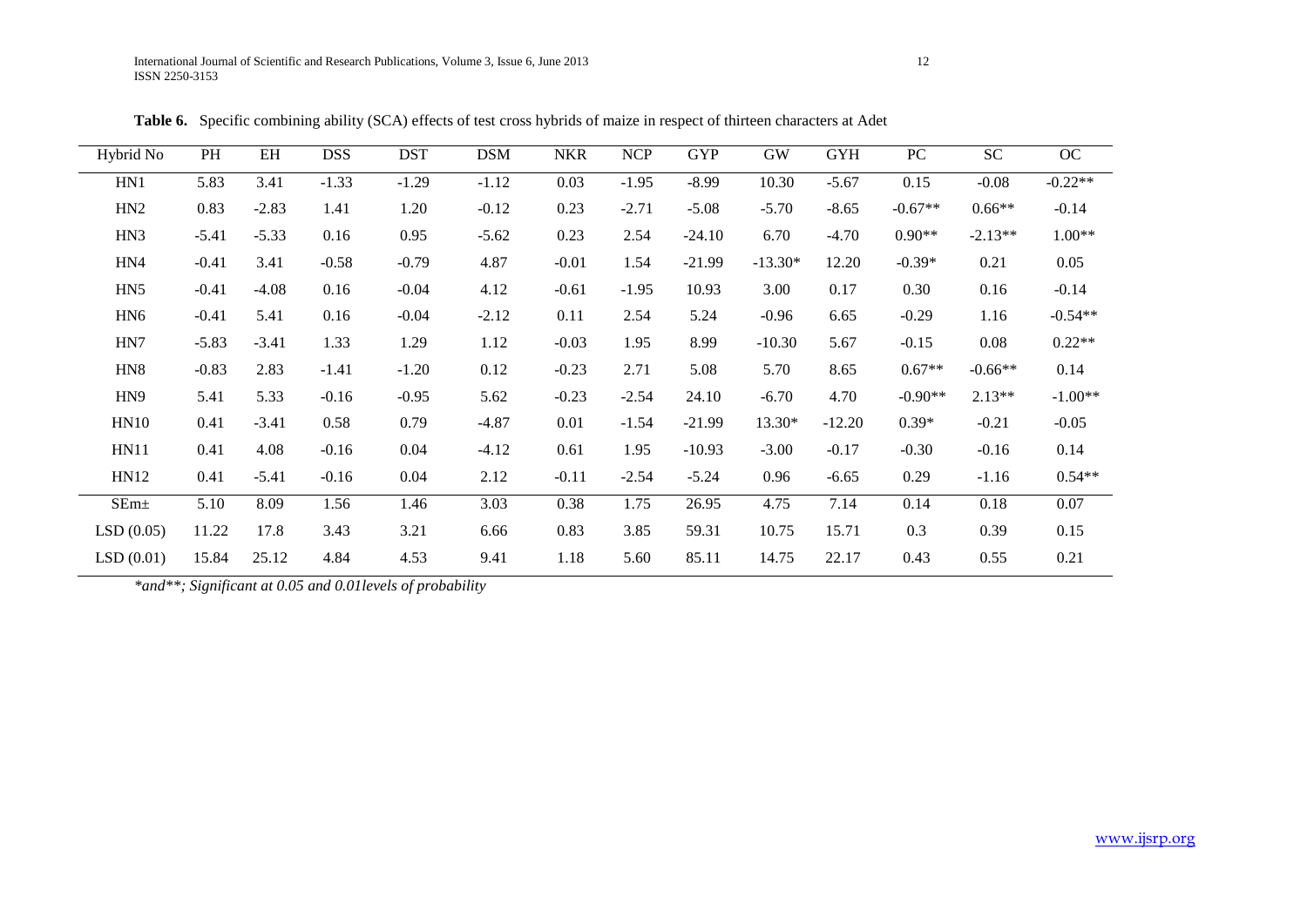For starch content three hybrids (HN2, HN6 and HN9) and seven hybrids exhibited positive and negative standard heterosis over check Jibat respectively. And hybrid HN6 and nine hybrids exhibited significant positive and negative standard heterosis for the same trait over check BHQP54. Ten and one hybrids had disclosed significant positive and negative standard heterosis for oil content (%) over check Jibat respectively and four hybrids showed significant negative standard heterosis for this character over check BHQP54.

# IV. DISCUSSION

Hybrids showed significant differences for most traits under study indicate the presence of high amount of differences for various traits that makes isolation possible for improvement of grain yield and yield component traits.

General combining ability (GCA) is the average performance of a strain in a serious of crosses which is associated with additive genetic effects while specific combining ability (SCA) is the deviation of individual crosses from the average performance of the parents involved that is associated with non- additive genetic effects (Falconer and Mackay, 1996; Kempthorne, 1957). High proportion of SCA variance than GCA variance for all traits under investigation indicated the greater role of non- additive genetic effects for controlling these characters. The ratio of GCA to SCA variance was lower than one, which again confirms the preponderance of non-additive gene action for the inheritance of the characters. These results are in the same trend with what obtained by Alamnie *et al* (2003), Wali *et al* (2010) and Sofi and Rather (2006).

The estimate of GCA effect of a parent is an important indicator of its potential for generating superior breeding genotypes. SCA effect used to determine the deviation of the performance individual crosses from the average performance of the parents involved (Falconer and Mackay, 1996). Parents (lines and testers) showed GCA effects with different magnitudes and directions indicating the presence of adequate diversity in the genetic constitution of parents. Inbred line LN5 was good general combiner for grain yield (Qha<sup>-1</sup>). Line LN1 and LN2 were good general combiner for number of kernel rows per cob, number of cobs per plot and 100-grain weight.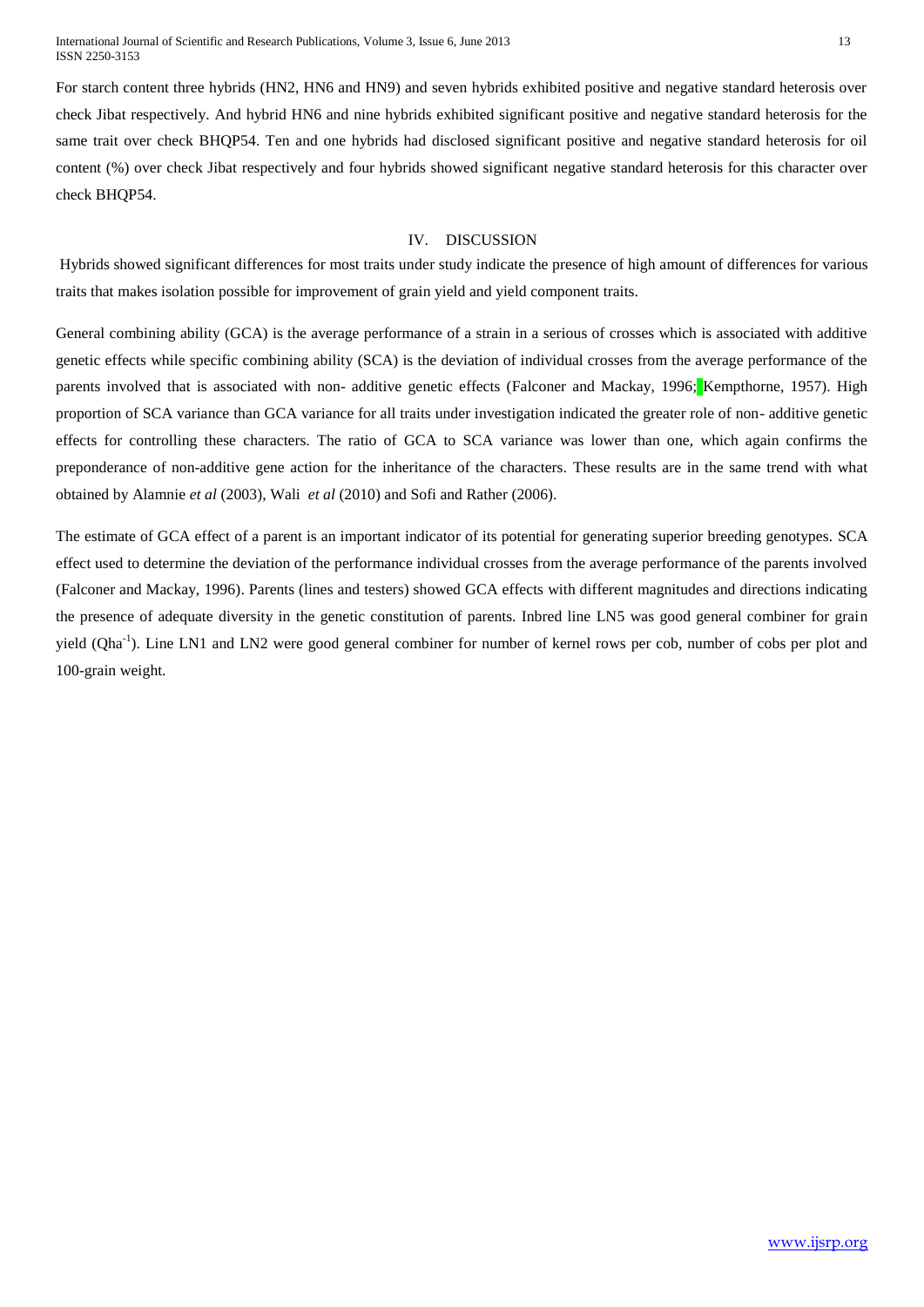| Hybrid No        |            | PH       |          | EH      |         | <b>DSM</b> |           | <b>NKR</b> | <b>GW</b>  |            |          | <b>DST</b> |
|------------------|------------|----------|----------|---------|---------|------------|-----------|------------|------------|------------|----------|------------|
|                  | Jibat      | BHQP542  | Jibat    | BHQP542 | Jibat   | BHQP542    | Jibat     | BHQP542    | Jibat      | BHQP542    | Jibat    | BHQP542    |
| HN1              | $-3.20$    | 22.90    | $-2.10$  | 24.50   | $-0.60$ | 0.90       | 23.30**   | $0.00\,$   | 53.60**    | $141.40**$ | $6.90**$ | $-2.40$    |
| HN2              | $-9.60$    | 14.90    | $-8.50$  | 16.20   | $-3.20$ | $-1.60$    | $21.70**$ | $-1.40**$  | 14.80**    | 80.50**    | $8.60**$ | $-0.90$    |
| HN <sub>3</sub>  | $-36.20**$ | $-18.90$ | $-19.10$ | 2.70    | $-7.90$ | $-6.50$    | 15.80**   | $-6.10**$  | $9.20**$   | $71.60**$  | 12.30**  | 2.40       |
| HN4              | $-9.60$    | 14.90    | $-8.50$  | 16.20   | $-4.10$ | $-2.60$    | 15.80**   | $-6.10**$  | $-38.80**$ | $-3.70$    | $9.10**$ | $-0.50$    |
| HN <sub>5</sub>  | $-2.10$    | 24.30    | $-8.50$  | 16.20   | 1.60    | 3.20       | $7.50**$  | $-12.80**$ | $-9.90**$  | $41.60**$  | $9.10**$ | $-0.50$    |
| HN <sub>6</sub>  | $-7.40$    | 17.60    | $-6.40$  | 18.90   | -4.80   | $-3.20$    | $8.80**$  | $-11.80**$ | $-44.50**$ | $-12.80**$ | $8.00**$ | $-1.50$    |
| HN7              | $-6.40$    | 18.90    | $-2.10$  | 24.50   | 3.80    | 5.50       | $21.70**$ | $-1.40**$  | 22.90**    | 93.00**    | $6.90**$ | $-2.40$    |
| HN <sub>8</sub>  | $-8.50$    | 16.20    | 2.10     | 29.70*  | 0.00    | 1.60       | $16.70**$ | $-5.40**$  | 78.90**    | 181.40**   | 3.20     | $-5.80**$  |
| HN <sub>9</sub>  | $-6.40$    | 18.90    | $-4.30$  | 21.60   | 2.20    | 3.90       | $10.80**$ | $-10.10**$ | $-0.30$    | 56.70**    | $7.50**$ | $-1.90$    |
| HN10             | $-7.40$    | 17.60    | $-8.50$  | 16.20   | $-7.30$ | $-5.80$    | 15.00**   | $-6.80**$  | $70.30**$  | $167.70**$ | $8.00**$ | $-1.50$    |
| <b>HN11</b>      | 0.00       | 270      | 4.30     | 32.40*  | $-0.60$ | 0.90       | $16.70**$ | $-5.40**$  | 2.50       | $61.20**$  | $6.40**$ | $-2.90$    |
| <b>HN12</b>      | $-5.30$    | 20.30    | $-9.80$  | 14.60   | 0.90    | 2.60       | 5.80**    | $-14.20**$ | $-8.60**$  | 43.70**    | 5.30**   | $-3.90$    |
| SEm <sub>±</sub> |            | 15.79    |          | 12.22   | 3.98    |            | 0.42      |            | 1.44       |            | 1.81     |            |
| CD at 5%         |            | 34.10    |          | 26.40   | 8.60    |            | 0.90      |            | 3.70       |            | 3.90     |            |
| CD at $1\%$      |            | 45.30    |          | 36.40   | 12.00   |            | 1.30      |            | 5.70       |            | 5.50     |            |

**Table 7.** The nature and magnitude of heterosis for candidate hybrids relative to two checks

*\*and \*\*; significant at 0.05 and 0.01 levels of probability, respectively*

**Table 7.** *Continued*

| $T$ $T$ $T$<br>Hvbru.<br>-No | ، ۲۵۴<br>,,,, | <b>NCP</b> | . | DC | 0 N |
|------------------------------|---------------|------------|---|----|-----|

www.ijsrp.org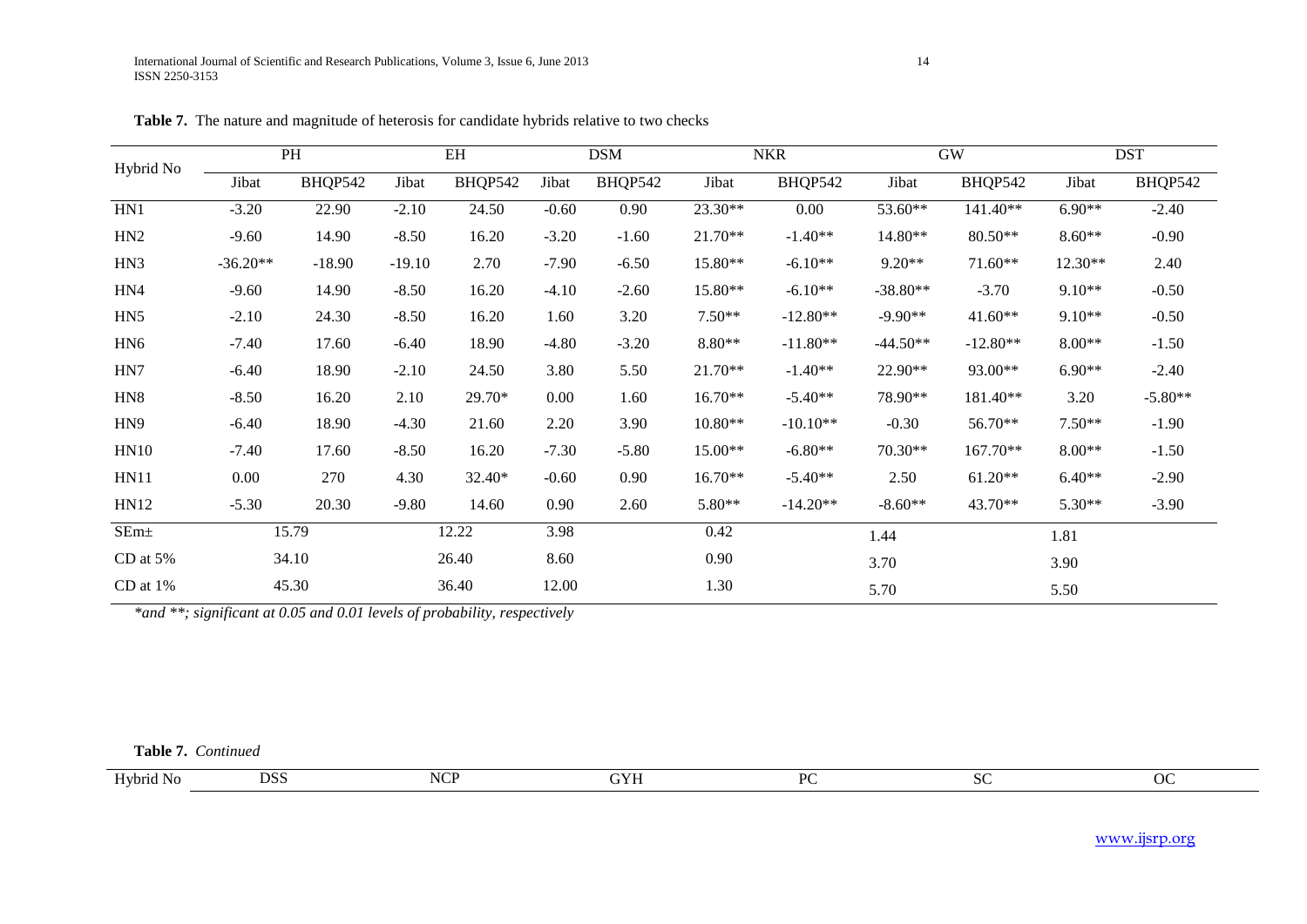|                  | Jibat        | BHQP542  | Jibat      | BHQP542   | Jibat      | BHQP542    | Jibat     | BHQP542    | Jibat     | BHQP542   | Jibat      | BHQP542    |
|------------------|--------------|----------|------------|-----------|------------|------------|-----------|------------|-----------|-----------|------------|------------|
| HN1              | $5.80**$     | $-4.70*$ | $-39.30*$  | 13.30**   | $-33.70**$ | 9.10       | 8.87**    | $0.55*$    | $-1.06*$  | $-1.89**$ | 12.99**    | $-13.00**$ |
| HN <sub>2</sub>  | 8.90**       | $-1.90$  | 0.00       | 86.70**   | $-29.50**$ | 16.00      | $0.59*$   | $-7.10**$  | $1.13**$  | 0.28      | 15.58**    | $-11.00**$ |
| HN3              | $10.50**$    | $-0.50$  | 0.00       | 86.70**   | $-68.80**$ | $-48.70**$ | 21.89**   | 12.57**    | $-4.08**$ | $-4.89**$ | 36.36**    | $5.00**$   |
| HN4              | 12.00**      | 0.90     | $-7.10*$   | 73.30**   | $-30.20**$ | 14.80      | 21.30**   | 12.02**    | $-2.54**$ | $-3.35**$ | 36.36**    | $5.00**$   |
| HN5              | $8.90**$     | $-1.90$  | $-7.10*$   | 73.30**   | $-6.30$    | 54.20**    | $17.75**$ | $8.74**$   | $-2.11**$ | $-2.93**$ | 25.97**    | $-3.00**$  |
| HN <sub>6</sub>  | $6.80**$     | $-3.80$  | 21.40**    | 126.70**  | $-2.60$    | $60.30**$  | $-2.40**$ | $-9.84**$  | 2.96**    | $2.09**$  | $-3.89**$  | $-26.00**$ |
| HN7              | $7.30**$     | $-3.30$  | $-14.30**$ | $60.00**$ | 10.10      | 81.10**    | $-4.10**$ | $-11.48**$ | $-1.13**$ | $-1.96**$ | $27.27**$  | $-2.00**$  |
| HN <sub>8</sub>  | $4.70*$      | $-5.70*$ | 35.70**    | 153.30**  | $26.00*$   | 107.30**   | $7.10**$  | $-1.09**$  | $-1.06**$ | $-1.89**$ | 25.97**    | $-3.00**$  |
| HN <sub>9</sub>  | 8.90**       | $-1.90$  | $-39.30**$ | 13.30**   | $-28.80*$  | 17.10      | $-8.87**$ | $-15.85**$ | $1.62**$  | $0.77*$   | $-12.99**$ | $-33.00**$ |
| HN10             | 12.00**      | 0.90     | $-32.10**$ | 26.70**   | $-56.90**$ | $-29.10**$ | 21.30**   | 12.02**    | $-3.45**$ | $-4.26**$ | 36.36**    | $5.00**$   |
| <b>HN11</b>      | $7.30**$     | $-3.30$  | 17.90**    | 120.00**  | 14.50      | 88.30**    | $1.20**$  | $-6.56**$  | $-2.89**$ | $-3.70**$ | 36.36**    | $5.00**$   |
| HN12             | $5.20*$      | $-5.20*$ | $-17.90**$ | 53.30**   | $-7.40$    | 52.30**    | $-4.73**$ | $-12.02**$ | $-0.63$   | $-1.47**$ | $27.27**$  | $-2.00**$  |
| SEm <sub>±</sub> | 1.81         |          | 2.68       |           | 9.58       |            | 0.22      |            | 0.32      |           | 0.13       |            |
| CD at $5%$       | 3.90         | 5.80     |            |           | 20.70      |            | 0.48      |            | 0.70      |           | 0.28       |            |
| CD at 1%         | 5.50<br>8.00 |          |            | 28.90     |            | 0.68       |           | 0.99       |           | 0.40      |            |            |

*\*and \*\*; significant at 0.05 and 0.01 levels of probability, respectively*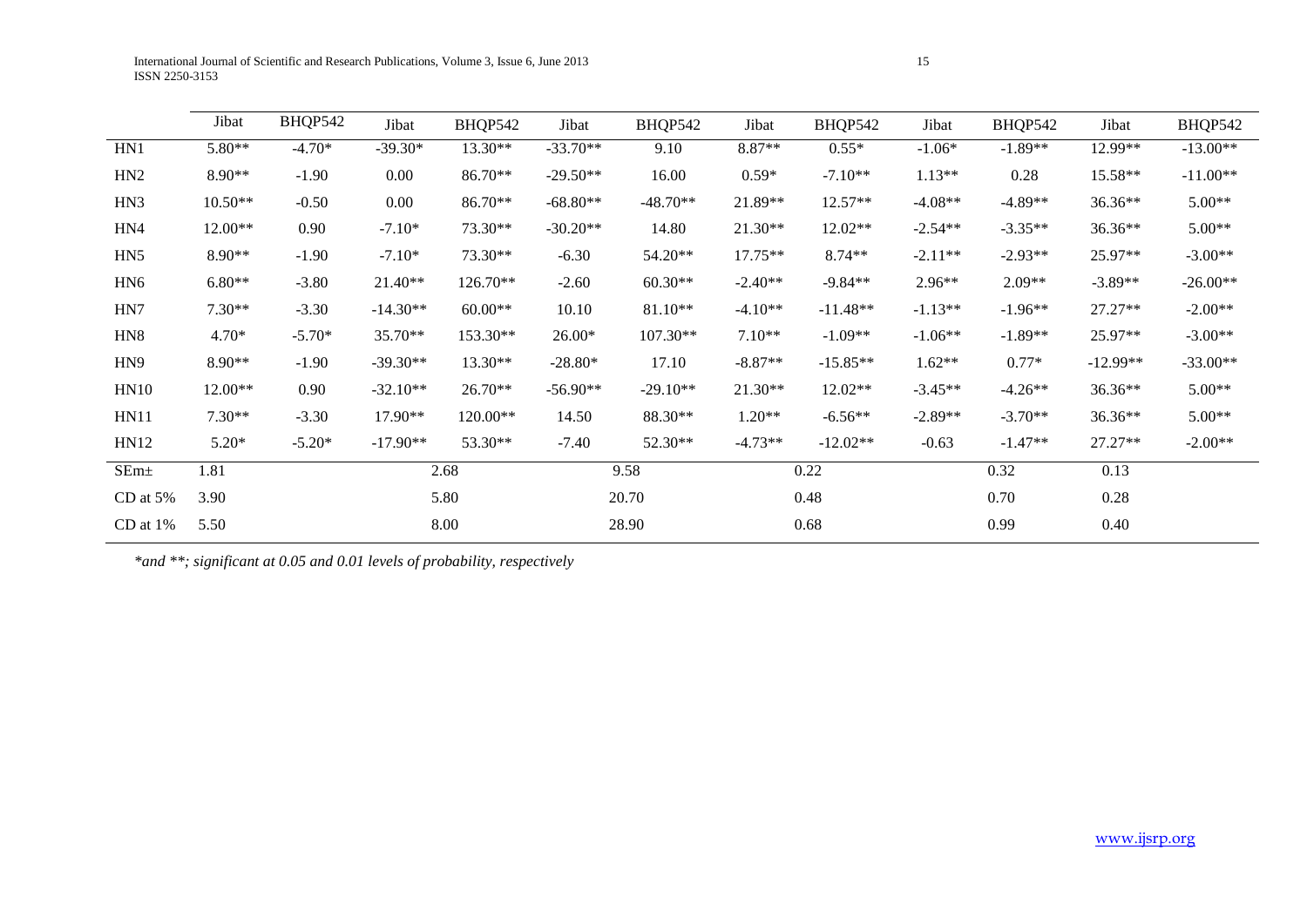Tester CML 159 had revealed significant positive GCA effects for 100-grain weight and oil content (%) and tester CML144 had significant positive GCA effect for protein content (%).These result indicated that LN5, LN1 and LN2 contributed to increased grain yield in their crosses. And tester CML144 and CML 159 can be used for quality improvement. Alamnie *et al* (2003) reported that four lines, namely, HYD.SEL 13, HYD.SEL 10, HYD.SEL 14, and HYD.SEL 6 among females and CI-5 among males were good general combiners for increase in grain yield.

SCA effects for yield and yield contributing traits show that the hybrids had better or poorer performance than the expected GCA effects of their respective parents. No hybrid that was best specific combiner for grain yield. However; hybrid HN3, HN8 and HN10 were good specific combiners for protein content (%).

Hybrids showed superiority over standard checks for various traits indicating the presence of substantial heterosis in the hybrids and the potential of inbred lines for hybrid development. Five hybrids (HN5, HN6, HN7, HN8 and HN11) showed superiority for grain yield (Qha<sup>-1</sup>) over the standard check BHQP54 but all hybrids were not superior compared to the normal maize hybrid check for the same trait proposes the need for additional effort for the development of competent quality protein maize germplasm. These results are in line with Dagne Wegary (2008). Almost all hybrids had expressed negative standard heterosis over BHQP54 and positive standard heterosis over Jibat indicating earliness and lateness compared to BHQP54 and Jibat respectively. Hybrid HN3, HN4, HN5 and HN10 revealed high amount of protein over checks. Heterosis responses of hybrids largely depend on genetic diversity of parents and environmental conditions (Hallauer and Miranda, 1988). Heterosis response increases with increased genetic diversity.

#### V. CONCLUSION

**C**ombining ability analysis and estimation of heterosis are important breeding methods to develop high yielding hybrid in maize. High amount of differences were observed among hybrids for most traits which indicate the possibility of selection for improvement of yield and yield related traits. Non- additive gene action is more important for controlling most traits under study.

Since this exploration is a one year and location trial, it is suggested to evaluate in multilocation trial on large scale basis before their commercial cultivation of identified promising hybrids for grain yield and their stability over locations and seasons.

Even if it is a one year trial, LN1, LN2 and LN5 showed desirable GCA effects for grain yield and yield contributing traits and can be used for development of hybrids. Moreover; there were hybrids (HN5 (54.2%), HN6 (60.3%), HN7 (81.1%), HN8 (107.3%) and HN11 (88.3%)) that had higher magnitude of heterosis over the quality protein maize check but these hybrids were not superior over the normal maize check. From this result hybrid HN8 and HN11can be exploited for future use and additional effort is required for the development of competent quality protein maize.

#### ACKNOWLEDGMENTS

First of all, I would like to convey my exceptional thanks and appreciation to my advisor Dr. Tadesse Dessalegn for his close supervision, assistance, constructive criticism, support and generosity during the whole period of my study. I would also like to thank my co-advisor Dr. Yigzaw Dessalegn for his guidance, encouragement, all-rounded support and valuable comments. I would like to thank Mr. Kassa Yihun (Ambo Agricultural Research Center) who provided me the planting materials and valuable information used for the study. I am indebted to Adet Agricultural Research Center for providing technical and financial assistance during my study. I also thank the Amhara Regional Agricultural Research Institute (ARARI) for the training opportunity given to me.

#### **REFERENCES**

<sup>[1]</sup> Alamnie, A., Naykar N.Y. and Wali M.C. 2003. Combining Ability, Heterosis and per se Performance of Height Characters in Maize. Karnataka J. Agril. Sci.16 (1):131-133.

<sup>[2]</sup> CSA. 2011/12. Report on Area and Production of Major crops, Addis Ababa, Ethiopia.